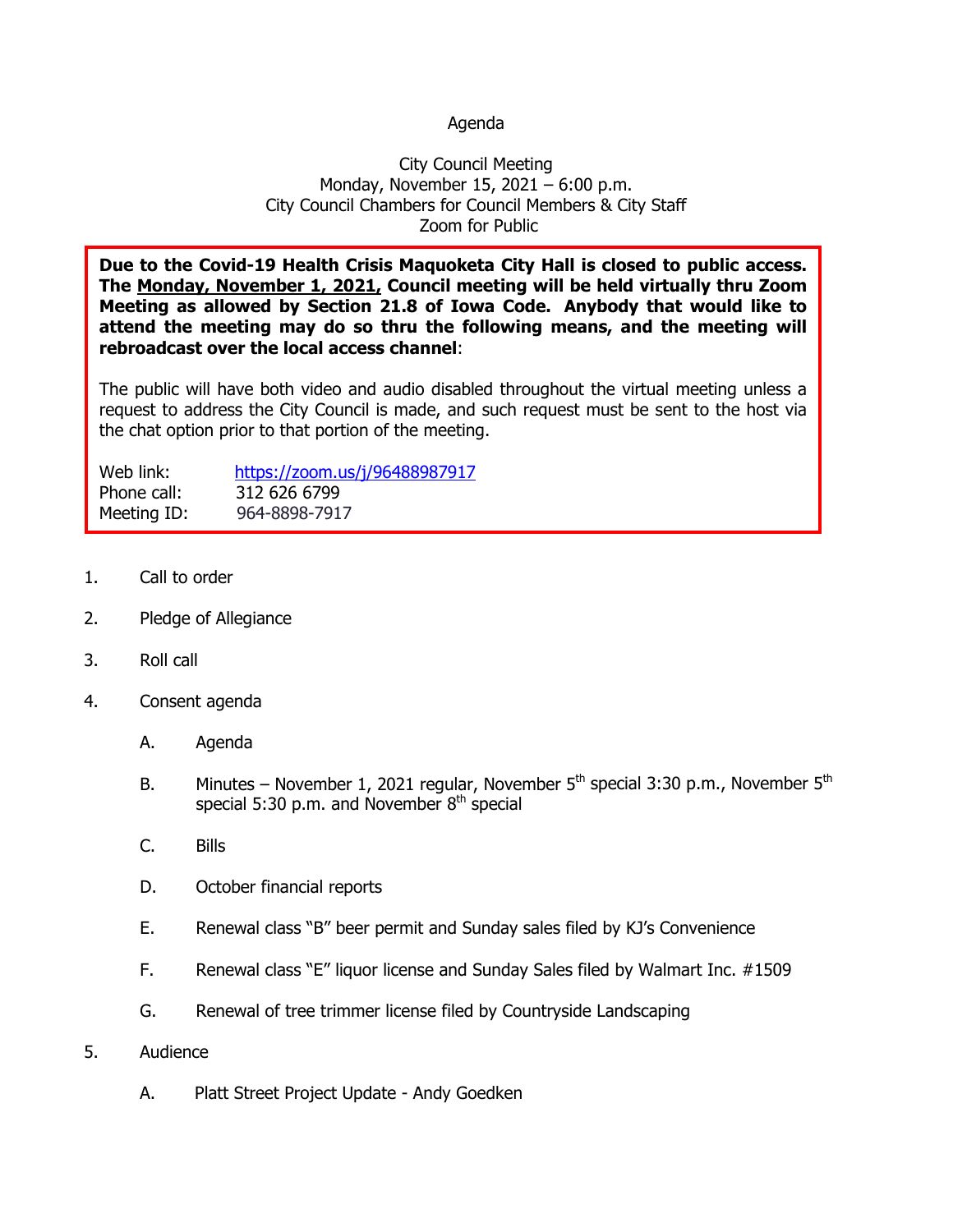- 6 Public Hearing to consider approval of a proposed Amendment No. 1 to the Western Avenue Residential Urban Renewal Plan for an urban renewal area in the City of Maquoketa, State of Iowa
- 7. Old business
	- A. Resolution determining an area of the City to be an economic development area, and that the rehabilitation, conservation, redevelopment, development or a combination thereof, of such area is necessary in the interest of the public health, safety or welfare of the residents of the City; designating such area as appropriate for urban renewal projects; and adopting the Amendment No. 1 to the Western Avenue Residential Urban Renewal Plan
- 8. New business
	- A. An Ordinance repealing ordinance no. 1172 providing for the division of taxes levied on taxable property in the Western Avenue Residential Urban Renewal Area, in the City of Maquoketa, Iowa, pursuant to section 302.19 of the Code of Iowa – First reading
	- B. An Ordinance providing that general property taxes levied and collection each year on certain property located within the Western Avenue Residential Urban Renewal Area, in the City of Maquoketa, County of Jackson, State of Iowa, by and for the benefit of the State of Iowa, City of Maquoketa, County of Jackson, Maquoketa Community School District, and other taxing districts, be paid to a special fund for payment of principal and interest on loans, monies advanced to and indebtedness, including bonds issued or to be issued, incurred by the City in connection with the Western Avenue Residential Urban Renewal Area (2021 Parcels) – First reading
	- C. Resolution certifying and claiming tax-increment (TIF) to reimburse the City for debts incurred and expenses advanced related to Urban Renewal Projects
	- D. Discussion and possible motion approving Annual Urban Renewal Report FY 2020/2021
	- E. Resolution approving the Street Finance Report for Road Use Tax funds used on City Streets and Parking
	- F. Discussion and possible motion to approve payment in the amount of \$68,331.37 to Origin Design for the Platt Street Project
	- G. Discussion and possible motion to approve payment in the amount of \$861,822.51 to Tschiggfrie Excavating for the Platt Street Project
	- H. Discussion and possible motion to approve payment in the amount of \$5,103.75 to Origin Design for the Stormwater Levee System Improvements